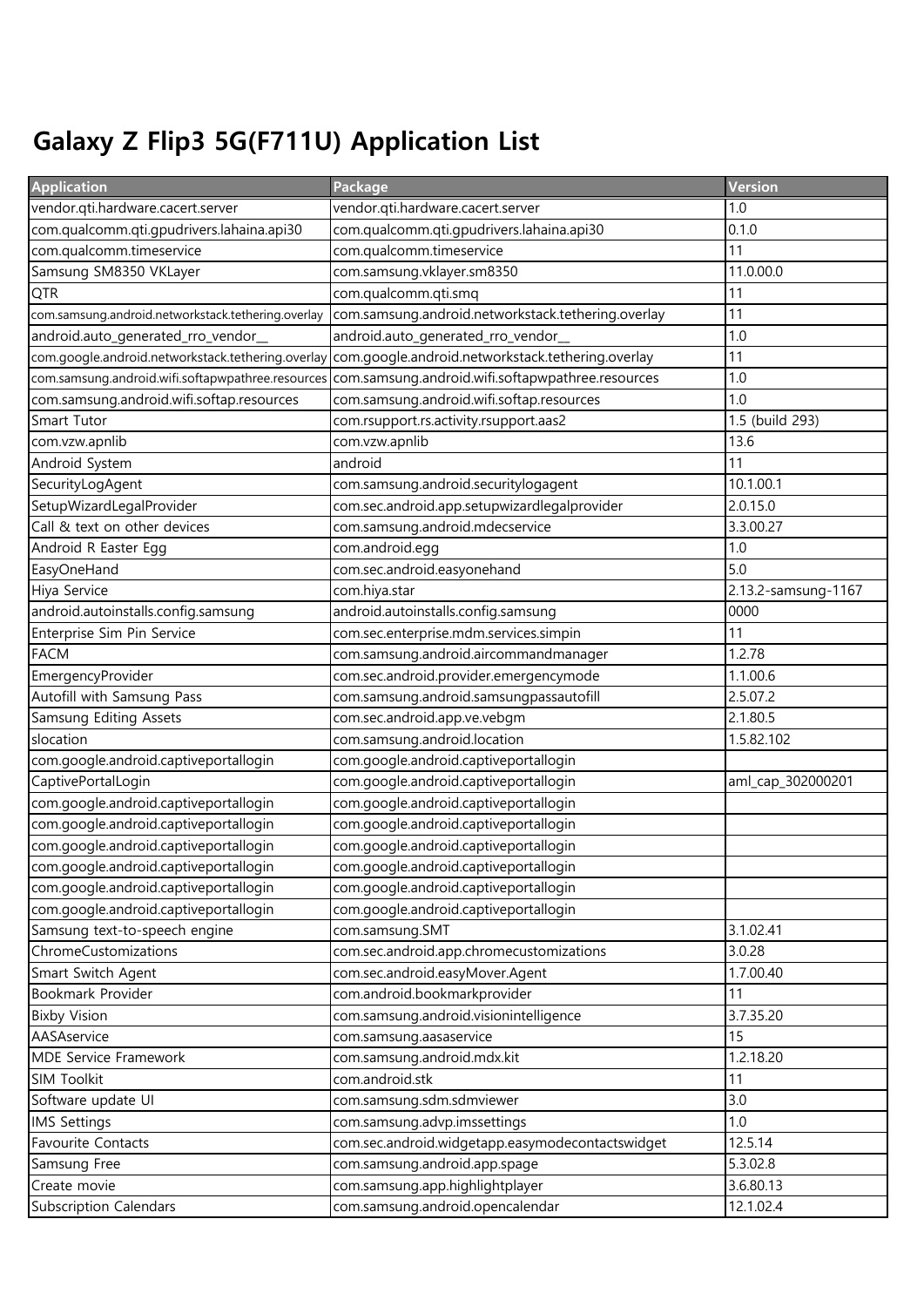| Link Sharing                           | com.samsung.android.app.simplesharing           | 12.2.00.6      |
|----------------------------------------|-------------------------------------------------|----------------|
| Wi-Fi Direct                           | com.samsung.android.allshare.service.fileshare  | 3.4.11.22      |
| Google One                             | com.google.android.apps.subscriptions.red       | 1.54.285215801 |
| EmergencyManagerService                | com.sec.android.emergencymode.service           | 1.1.00.57      |
| Samsung Blockchain Keystore            | com.samsung.android.coldwalletservice           | 1.3.05.9       |
| SecureElementApplication               | com.android.se                                  | 11             |
| Sim App Dialog                         | com.android.simappdialog                        | 11             |
| <b>DRParser Mode</b>                   | com.sec.android.app.parser                      | 12.0.00.4      |
| System Helper Service                  | com.qualcomm.qti.services.systemhelper          | 1.0            |
| CarrierDefaultApp                      | com.android.carrierdefaultapp                   | 11             |
| <b>BBCAgent</b>                        | com.samsung.android.bbc.bbcagent                | 5.0.00.22      |
| com.android.providers.partnerbookmarks | com.android.providers.partnerbookmarks          | 11             |
| Nearby Service                         | com.samsung.android.allshare.service.mediashare | 3.3.11.22      |
| Video Trimmer                          | com.samsung.app.newtrim                         | 3.0.25.1       |
| Smart View                             | com.samsung.android.smartmirroring              | 8.2.14.14      |
| Prime Video                            | com.amazon.avod.thirdpartyclient                | 3.0.73.999901  |
| Dual Messenger                         | com.samsung.android.da.daagent                  | 3.1.00.0       |
| Reminder                               | com.samsung.android.app.reminder                | 12.2.02.7000   |
| PacProcessor                           | com.android.pacprocessor                        | 11             |
| System Tracing                         | com.android.traceur                             | 1.0            |
| Samsung Kids Installer                 | com.samsung.android.kidsinstaller               | 10.3.05.2      |
| Launcher                               | com.sec.android.emergencylauncher               | 1.1.00.36      |
| com.sec.bcservice                      | com.sec.bcservice                               | 2.0            |
| com.samsung.ucs.agent.ese              | com.samsung.ucs.agent.ese                       | 11             |
| Wearable Manager Installer             | com.samsung.android.app.watchmanagerstub        | 2.1.01.21004   |
| com.android.wallpaperbackup            | com.android.wallpaperbackup                     | 11             |
| Certificate Installer                  | com.android.certinstaller                       | 11             |
| ShortcutBNR                            | com.samsung.android.shortcutbackupservice       | 11             |
| com.sec.enterprise.knox.attestation    | com.sec.enterprise.knox.attestation             | 1.0.3          |
| DumpCollector                          | com.samsung.carrier.logcollector                | 3.6.07         |
| Bluetooth                              | com.android.bluetooth                           | 11             |
| Filter Provider                        | com.samsung.android.provider.filterprovider     | 5.1.16         |
| SecVideoEngineService                  | com.sec.sve                                     | 1.0            |
| Samsung ApexService                    | com.sec.android.app.apex                        | 3.3.18         |
| BluetoothTest                          | com.sec.android.app.bluetoothtest               | 11             |
| com.google.ar.core                     | com.google.ar.core                              | 0              |
| Amazon Shopping                        | com.amazon.mShop.android.shopping               | 20.18.0.100    |
| FactoryCamera                          | com.sec.factory.camera                          | 3.4.89         |
| Motion photo Viewer                    | com.samsung.android.motionphoto.viewer          | 1.0.46         |
| Photo Screensavers                     | com.android.dreams.phototable                   | 11             |
| Quick Share                            | com.samsung.android.aware.service               | 3.5.11.22      |
| <b>Automation Test</b>                 | com.sec.android.app.DataCreate                  | 1.1            |
| Android Shared Library                 | com.google.android.ext.shared                   |                |
| Auto Hotspot                           | com.sec.mhs.smarttethering                      | 1.0.98.0       |
| SamsungOne                             | com.monotype.android.font.samsungone            | 1.1.02.0       |
| Print Spooler                          | com.android.printspooler                        | 11             |
| <b>USBSettings</b>                     | com.sec.usbsettings                             | 1.0            |
| Samsung Internet                       | com.sec.android.app.sbrowser                    | 14.2.3.14      |
| AR Doodle                              | com.samsung.android.ardrawing                   | 3.1.01.22      |
| Sound picker                           | com.samsung.android.app.soundpicker             | 10.0.11.17     |
| Companion Device Manager               | com.android.companiondevicemanager              | 11             |
| com.sec.phone                          | com.sec.phone                                   | 1.0            |
| NFC                                    | com.android.nfc                                 | 11             |
|                                        |                                                 |                |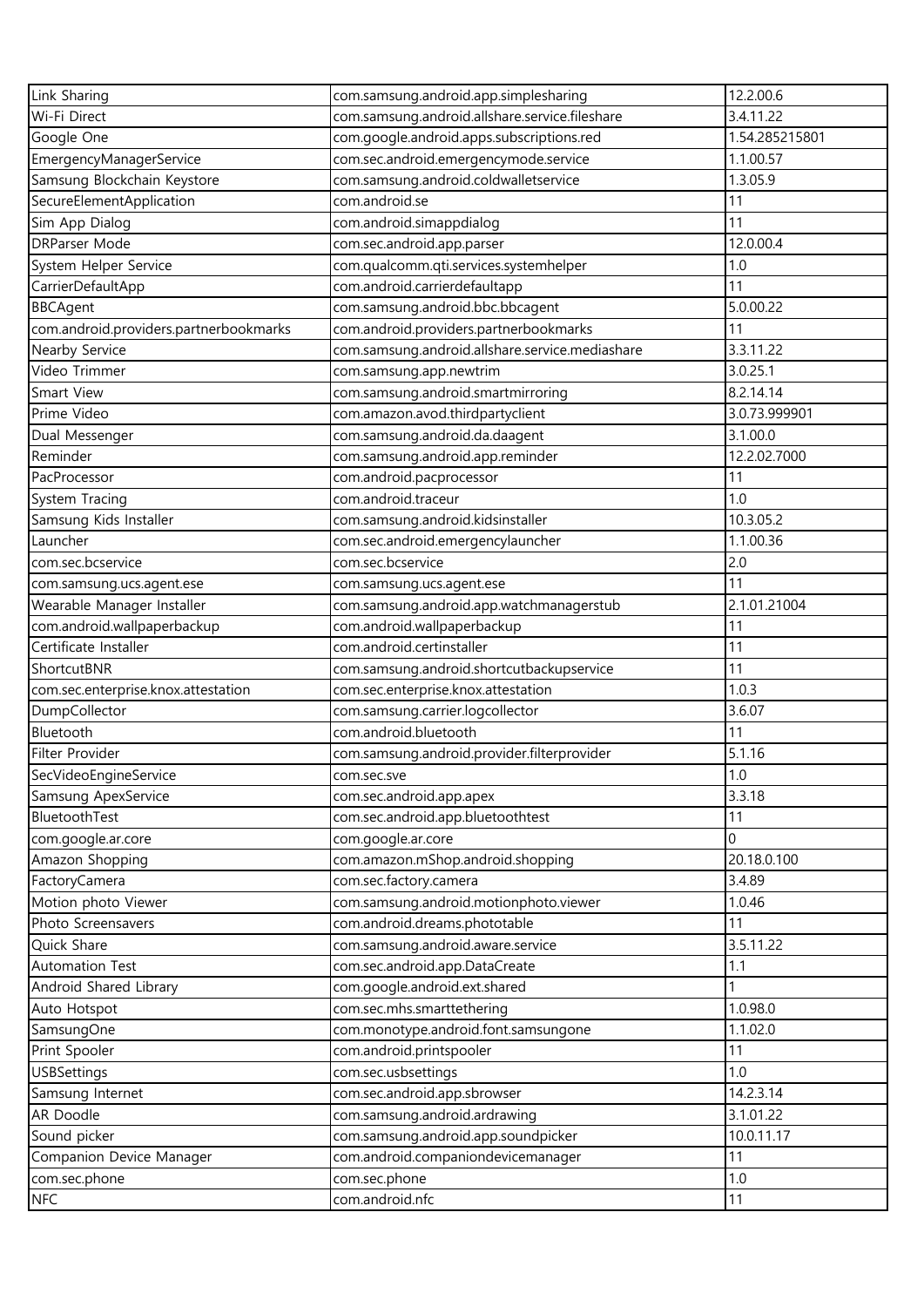| Safety Information                          | com.samsung.safetyinformation                               | 3.0.34.0            |
|---------------------------------------------|-------------------------------------------------------------|---------------------|
| HandwritingService                          | com.samsung.android.sdk.handwriting                         | 2.4.02.1            |
| Knox Enrollment Service                     | com.sec.enterprise.knox.cloudmdm.smdms                      | 2.1.66              |
| Samsung Keyboard                            | com.samsung.android.honeyboard                              | 5.3.00.66           |
| Service provider location                   | com.sec.location.nfwlocationprivacy                         | 1.0.10              |
| Clock                                       | com.sec.android.app.clockpackage                            | 12.0.10.45          |
| Samsung capture                             | com.samsung.android.app.smartcapture                        | 4.7.17              |
| Software update                             | com.samsung.sdm                                             | 3.0                 |
| <b>SCPM Client</b>                          | com.samsung.android.sm.policy                               | 3.2.16              |
| com.samsung.android.brightnessbackupservice | com.samsung.android.brightnessbackupservice                 | 11                  |
| Sticker Center                              | com.samsung.android.stickercenter                           | 2.1.00.8            |
| Cameralyzer                                 | com.sec.factory.cameralyzer                                 | 3.4.21.6300         |
| WlanTest                                    | com.sec.android.app.wlantest                                | 1.1.0               |
| Calendar                                    | com.samsung.android.calendar                                | 12.2.04.8000        |
| Mobile Device Information Provider          | com.amazon.appmanager                                       | 1.0.200309.0_140810 |
| SilentLogging                               | com.sec.modem.settings                                      | 1.0.1               |
| Dsms                                        | com.samsung.android.dsms                                    | 2.0.08              |
| TetheringAutomation                         | com.sec.automation                                          | 2.0.1               |
| Private Share                               | com.samsung.android.privateshare                            | 1.1.00.31           |
| Dictionary                                  | com.diotek.sec.lookup.dictionary                            | 3.002.015           |
| Tools                                       | com.sec.android.app.quicktool                               | 8.3.13              |
| Facebook App Manager                        | com.facebook.appmanager                                     | 69.0.21             |
| Clipboard edge                              | com.samsung.android.app.clipboardedge                       | 3.2.04              |
| Live Transcribe & Sound Notifications       | com.google.audio.hearing.visualization.accessibility.scribe | 4.3.366152410       |
| <b>Basic Daydreams</b>                      | com.android.dreams.basic                                    | 11                  |
| com.samsung.android.wifi.resources          | com.samsung.android.wifi.resources                          | 1.0                 |
| SimMobilityKit                              | com.samsung.ims.smk                                         | 1.3.20              |
| AR Zone                                     | com.samsung.android.arzone                                  | 1.5.00.39           |
| <b>Assisted Dialing</b>                     | com.sec.providers.assisteddialing                           | 11                  |
| Print Service Recommendation Service        | com.google.android.printservice.recommendation              | 1.3.0               |
| Key Chain                                   | com.android.keychain                                        | 11                  |
| Keyboard Content Center                     | com.samsung.android.icecone                                 | 1.4.00.51           |
| Perso                                       | com.sec.android.app.personalization                         | 11                  |
| Video Editor                                | com.sec.android.app.vepreload                               | 3.6.80.13           |
| Foundation                                  | com.monotype.android.font.foundation                        | 2.3.04.0            |
| <b>HTML Viewer</b>                          | com.android.htmlviewer                                      | 3.0.04              |
| AppLinker                                   | com.sec.android.app.applinker                               | 2.1.17              |
| Video call effects                          | com.samsung.android.vtcamerasettings                        | 1.2.04.19           |
| com.samsung.android.container               | com.samsung.android.container                               | 11                  |
| Bluetooth MIDI Service                      | com.android.bluetoothmidiservice                            | R-initial           |
| Wi-Fi Calling                               | com.sec.unifiedwfc                                          | 6.5.05.89           |
| Wi-Fi Tips                                  | com.samsung.android.net.wifi.wifiguider                     | 1.5.00.84           |
| Weather                                     | com.sec.android.daemonapp                                   | 1.6.32.42           |
| ₩"Bixby₩" voice wake-up                     | com.samsung.android.bixby.wakeup                            | 2.1.30.28           |
| com.samsung.InputEventApp                   | com.samsung.InputEventApp                                   | 1.0.0               |
| MDMApp                                      | com.samsung.android.mdm                                     | 1.0                 |
| <b>MCM Client</b>                           | com.sprint.w.installer                                      | 6.0.32-Release      |
| Voicemail                                   | com.coremobility.app.vnotes                                 | T.10.0.0.24         |
| Mobile Installer                            | com.sprint.ce.updater                                       | 10.7.00             |
| Carrier Hub                                 | com.sprint.ms.smf.services                                  | 5.10.3              |
| Chameleon                                   | com.samsung.sprint.chameleon                                | 4.1.1               |
| Carrier Device Manager                      | com.sprint.ms.cdm                                           | 1.7.8               |
| SAE                                         | com.sec.sprextension                                        | 1.5.5               |
|                                             |                                                             |                     |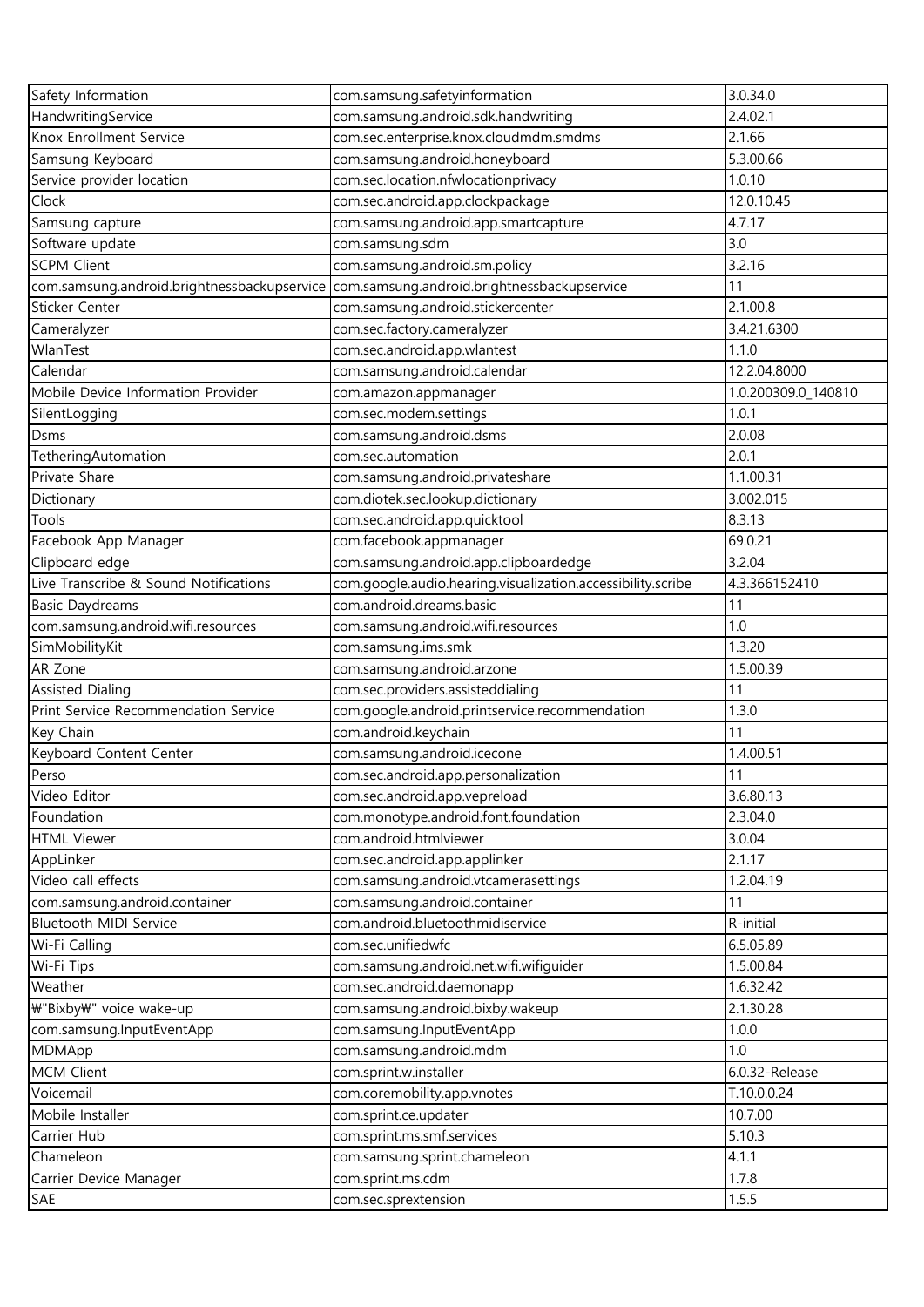| AT&T Smart Wi-Fi                           | com.att.android.attsmartwifi               | 3.0                                   |
|--------------------------------------------|--------------------------------------------|---------------------------------------|
| AT&T Cloud                                 | com.att.personalcloud                      | 21.2.37                               |
| AT&T TV                                    | com.att.tv                                 | 1.0                                   |
| QoSIndicator                               | com.samsung.qosindicator                   | 1.1.08                                |
| myAT&T                                     | com.att.myWireless                         | 1.0                                   |
| Setup & Transfer                           | com.synchronoss.dcs.att.r2g                | 3.1.0.390-release                     |
| AT&T Mobile Security                       | com.att.mobilesecurity                     | 5.6-7da00af                           |
| Entertainment Widget                       | com.sec.android.app.ewidgetatt             | 1.0.47                                |
| Mobile Services Manager                    | com.dti.att                                | 7.1.214-5407                          |
| Mobile Network Diagnostics                 | com.att.iqi                                | 21.1-22-gddd7821468                   |
| <b>ATT Security Services</b>               | com.att.csoiam.mobilekey                   | 1.0.6                                 |
| Device Help                                | com.att.dh                                 | 3.76.0-ATT - Device Help - Play Store |
| AT&T Remote Support                        | net.aetherpal.device                       | 2.04.1103.283                         |
| Call Protect                               | com.att.callprotect                        | 3.10.2-2135                           |
| Digital Secure                             | com.securityandprivacy.android.verizon.vms | 1.0.8                                 |
| Message+                                   | com.verizon.messaging.vzmsgs               | 7.3.1                                 |
| One Talk Dialer                            | com.verizon.onetalk.dialer                 | 1.0.23                                |
| Call Filter                                | com.vzw.ecid                               | 3.8.0                                 |
| Retail Demo Mode                           | com.customermobile.preload.vzw             | Retail Demo Mode                      |
| <b>Hux Extension</b>                       | com.samsung.huxextension                   | 11.0.17                               |
| Verizon App Manager                        | com.LogiaGroup.LogiaDeck                   | 7.1.214-5412                          |
| <b>Unified Settings</b>                    | com.samsung.unifiedsettingservice          | 5.0.0                                 |
| VzwApiService                              | com.samsung.vzwapiservice                  | 1.0                                   |
| LLKAgent                                   | com.verizon.llkagent                       | 3.0.06                                |
| MyMetro                                    | com.nuance.nmc.sihome.metropcs             | myMetro_560022                        |
| metroZONE                                  | com.metropcs.metrozone                     | 72.0.50                               |
| T-Mobile                                   | com.tmobile.pr.mytmobile                   | 7.31.1.21020210                       |
| T-Mobile Diagnostics                       | com.tmobile.echolocate                     | 7.4.7                                 |
| Mobile Network Diagnostics                 | com.att.iqi                                | 21.1-22-gddd7821468                   |
| Spectrum Connectivity Services             | com.spectrum.cm.headless                   | 3.13.2 (2.2 4.0.0) REL                |
| Mobile Services Manager                    | com.LogiaGroup.LogiaDeck                   | 7.1.214-5422                          |
| Call Guardian                              | com.uscc.ecid                              | 9.9.6 2021-04-19 r7fa6720fb2@7fa6720  |
| Facebook                                   | com.facebook.katana                        | stub (69.0.21)                        |
| AlwaysOnDisplay                            | com.samsung.android.app.aodservice         | 6.3.77                                |
| AR Emoji                                   | com.samsung.android.aremoji                | 5.5.00.24                             |
| AR Emoji Editor                            | com.samsung.android.aremojieditor          | 4.4.04.4                              |
| Accessibility                              | com.samsung.accessibility                  | 12.5.00.4                             |
| T-Mobile                                   | com.tmobile.pr.adapt                       | 3.37.0                                |
| Apps                                       | com.samsung.android.app.appsedge           | 7.2.37.0                              |
| Authentication Framework                   | com.samsung.android.authfw                 | 2.6.03.2                              |
| AutoDoodle                                 | com.sec.android.autodoodle.service         | 2.9.21.26                             |
| AR Emoji Stickers                          | com.sec.android.mimage.avatarstickers      | 3.0.06.56                             |
| com.android.backupconfirm                  | com.android.backupconfirm                  | 11                                    |
| BadgeProvider                              | com.sec.android.provider.badge             | 2.1.00.9                              |
| SmartThings                                | com.samsung.android.beaconmanager          | 10.2.00.6                             |
| com.samsung.android.biometrics.app.setting | com.samsung.android.biometrics.app.setting | 1.0.0                                 |
| <b>Bixby Voice</b>                         | com.samsung.android.bixby.agent            | 3.1.20.2                              |
| <b>Bixby Voice Stub</b>                    | com.samsung.android.bixby.agent.dummy      | 1.0.03.0                              |
| <b>Bixby Dictation</b>                     | com.samsung.android.bixby.service          | 3.0.03.8                              |
| <b>BixbyVision Framework</b>               | com.samsung.android.bixbyvision.framework  | 3.8.53.1                              |
| <b>Blocked Numbers Storage</b>             | com.android.providers.blockednumber        | 11                                    |
| Eye comfort shield                         | com.samsung.android.bluelightfilter        | 4.0.0                                 |
| Default Print Service                      | com.android.bips                           | 11                                    |
|                                            |                                            |                                       |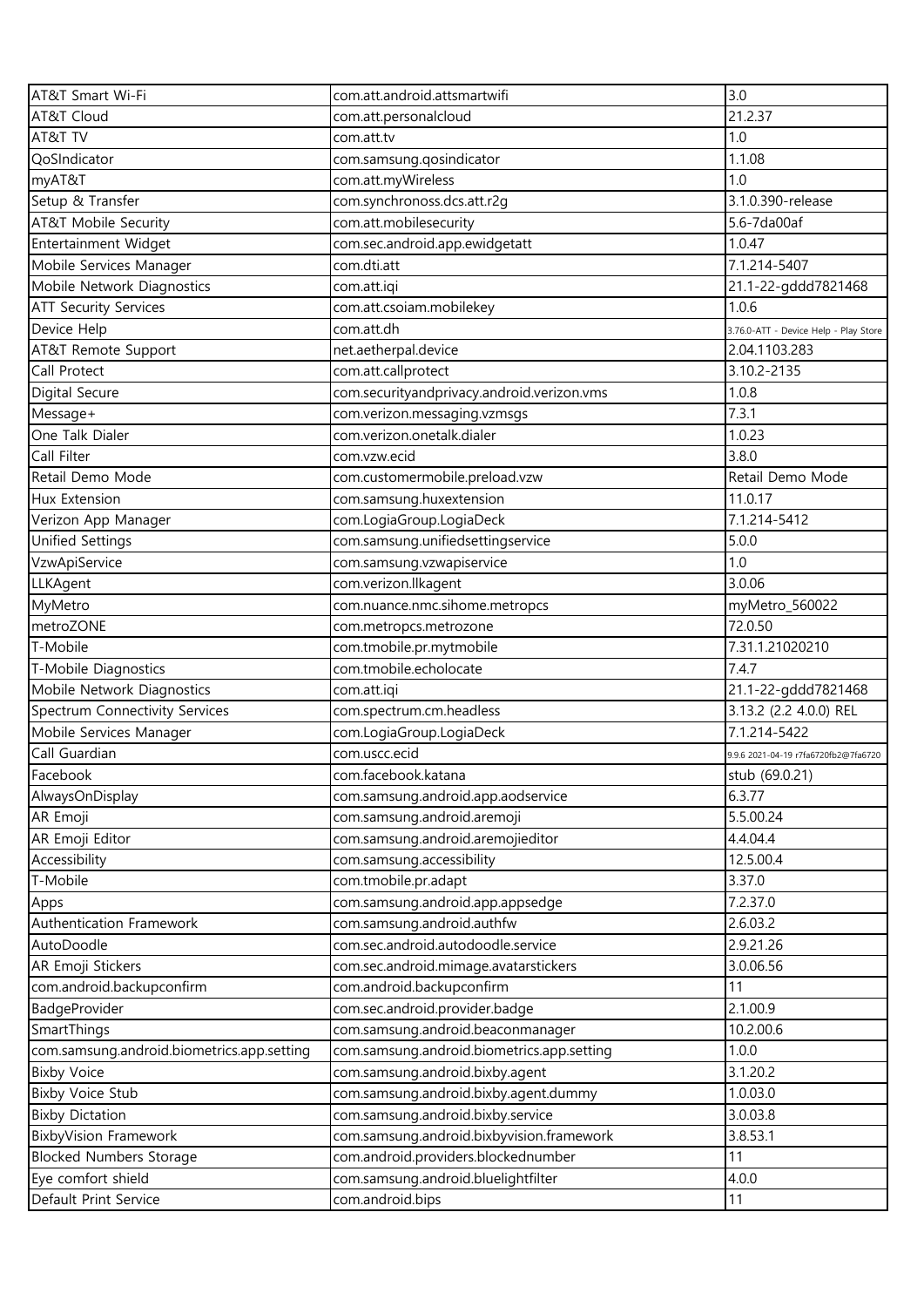| CIDManager                           | com.samsung.android.cidmanager             | 11                |
|--------------------------------------|--------------------------------------------|-------------------|
| <b>CMFA Framework</b>                | com.samsung.android.cmfa.framework         | 1.0.00.21         |
| CMHProvider                          | com.samsung.cmh                            | 6.5.22            |
| <b>CSC</b>                           | com.samsung.sec.android.application.csc    | 1.0.1.0           |
| CallBGProvider                       | com.samsung.android.callbgprovider         | 12.1.00.32        |
| CallContentProvider                  | com.samsung.android.incall.contentprovider | 12.0.00.6         |
| Call Log Backup/Restore              | com.android.calllogbackup                  | 11                |
| CDFS MODE Launcher                   | com.sec.android.Cdfs                       | 5.0.01            |
| ClipboardSaveService                 | com.samsung.clipboardsaveservice           | 2.0               |
| Edge panels                          | com.samsung.android.app.cocktailbarservice | 7.2.33.0          |
| Work profile                         | com.samsung.android.knox.containeragent    | 2.7.05001015      |
| ControlPanel                         | com.samsung.controlpanel                   | 12.5.00.34        |
| D-MAT                                | com.verizon.obdm                           | 2.0.0             |
| DeviceKeystring                      | com.sec.android.app.factorykeystring       | 11                |
| <b>DQA</b>                           | com.samsung.android.dqagent                | 2.0.19            |
| <b>DeviceTest</b>                    | com.sec.factory                            | 11                |
| DiagMonAgent                         | com.sec.android.diagmonagent               | 7.1.32            |
| Digital Wellbeing                    | com.samsung.android.forest                 | 2.5.01.11         |
| com.google.android.documentsui       | com.google.android.documentsui             |                   |
| com.google.android.documentsui       | com.google.android.documentsui             |                   |
| Files                                | com.google.android.documentsui             | aml_doc_302000000 |
| com.google.android.documentsui       | com.google.android.documentsui             |                   |
| com.google.android.documentsui       | com.google.android.documentsui             |                   |
| com.google.android.documentsui       | com.google.android.documentsui             |                   |
| com.google.android.documentsui       | com.google.android.documentsui             |                   |
| com.google.android.documentsui       | com.google.android.documentsui             |                   |
| Downloads                            | com.android.providers.downloads.ui         | 11                |
| Wallpapers                           | com.samsung.android.app.dressroom          | 1.5.39            |
| Live focus                           | com.samsung.android.app.dofviewer          | 6.0.81            |
| Wallpaper services                   | com.samsung.android.dynamiclock            | 3.3.02.31         |
| Dynamic System Updates               | com.android.dynsystem                      | 11                |
| TestWandFota                         | com.samsung.android.app.earphonetypec      | 1.2.18            |
| Nearby device scanning               | com.samsung.android.easysetup              | 11.1.02.3         |
| com.samsung.android.knox.attestation | com.samsung.android.knox.attestation       | 1.2.00.26         |
| com.sec.epdg                         | com.sec.epdg                               | 11                |
| SamsungEuiccService                  | com.samsung.euicc                          | 30.1.1            |
| <b>External Storage</b>              | com.android.externalstorage                | 11                |
| Facebook App Installer               | com.facebook.system                        | 69.0.21           |
| Facebook Services                    | com.facebook.services                      | 69.0.21           |
| FaceService                          | com.samsung.faceservice                    | 4.5.03            |
| Secure Wi-Fi                         | com.samsung.android.fast                   | 6.8.02.3          |
| Finder                               | com.samsung.android.app.galaxyfinder       | 9.7.72.0          |
| Find My Mobile                       | com.samsung.android.fmm                    | 7.2.14.18         |
| Software update                      | com.wssyncmldm                             | 3.7.23            |
| <b>Fused Location</b>                | com.android.location.fused                 | 11                |
| Galaxy Store                         | com.sec.android.app.samsungapps            | 4.5.28.2          |
| Samsung SM8350 GameDriver            | com.samsung.gamedriver.sm8350              | 11.0.00.0         |
| Game Launcher                        | com.samsung.android.game.gamehome          | 5.0.04.2          |
| Game Optimizing Service              | com.samsung.android.game.gos               | 3.4.04.11         |
| Game Booster                         | com.samsung.android.game.gametools         | 3.0.02.2          |
| Package installer                    | com.google.android.packageinstaller        | 11-7276604        |
| GPUWatch                             | com.samsung.gpuwatchapp                    | 2.0.40            |
| Tags                                 | com.samsung.android.service.tagservice     | 1.6.19.0          |
|                                      |                                            |                   |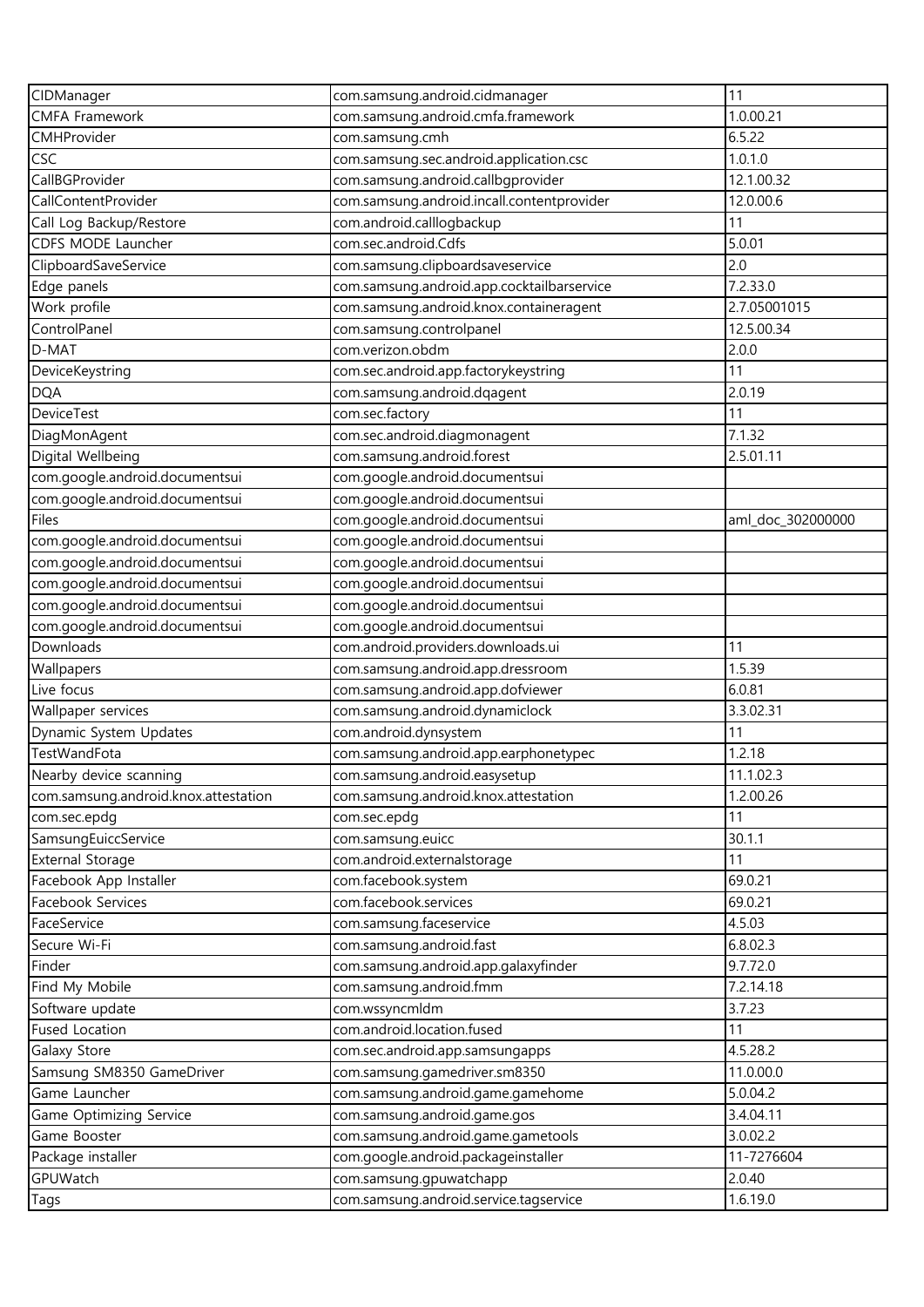| HdmApp                                           | com.samsung.android.hdmapp                       | 1.0.00.10         |
|--------------------------------------------------|--------------------------------------------------|-------------------|
| <b>Health Platform</b>                           | com.samsung.android.service.health               | 1.0.01.07         |
| Adapt Sound                                      | com.sec.hearingadjust                            | 11.0.48           |
| <b>IOTHiddenMenu</b>                             | com.sec.hiddenmenu                               | 11                |
| HwModuleTest                                     | com.sec.android.app.hwmoduletest                 | 11                |
| <b>IPService</b>                                 | com.samsung.ipservice                            | 4.5.12            |
| ImsLogger                                        | com.sec.imslogger                                | 1.20200801        |
| Input Devices                                    | com.android.inputdevices                         | 11                |
| SmartFPSAdjuster                                 | com.sec.android.smartfpsadjuster                 | 11                |
| Samsung Visit In                                 | com.samsung.android.ipsgeofence                  | 4.1.02.122        |
| <b>KLMS Agent</b>                                | com.samsung.klmsagent                            | 3.4.21115         |
| Work profile                                     | com.samsung.android.knox.containercore           | 1.0               |
| <b>Device Services</b>                           | com.samsung.android.kgclient                     | 3.0.56            |
| Knox Key Chain                                   | com.samsung.knox.keychain                        | 11                |
| KnoxPushManager                                  | com.samsung.android.knox.pushmanager             | 1.1.00.39         |
| com.test.LTEfunctionality                        | com.test.LTEfunctionality                        | 1.0               |
| Link to Windows Service                          | com.samsung.android.mdx                          | 2.2.01.10         |
| <b>DECO PIC</b>                                  | com.samsung.android.livestickers                 | 2.5.00.20         |
| Live Wallpaper Picker                            | com.android.wallpaper.livepicker                 | 11                |
| com.android.localtransport                       | com.android.localtransport                       | 11                |
| Locale Overlay Manager                           | com.samsung.android.localeoverlaymanager         | 11                |
| Carrier Login Engine                             | com.verizon.loginengine.unbranded                | 4.7.9.0           |
| <b>MCFDeviceContinuity</b>                       | com.samsung.android.mcfds                        | 1.0.01.35         |
| Work Setup                                       | com.android.managedprovisioning                  | 11                |
| Samsung Galaxy Friends                           | com.samsung.android.mateagent                    | 2.1.40.18         |
|                                                  |                                                  | 5.2.02            |
| mlp<br>com.android.providers.media               | com.samsung.mlp<br>com.android.providers.media   | 11                |
| MmsService                                       | com.android.mms.service                          | 11                |
| MobileWips                                       |                                                  | 1.1.26.0          |
|                                                  | com.samsung.android.server.wifi.mobilewips       |                   |
| Service mode RIL                                 | com.sec.android.RilServiceModeApp                | 11                |
| MTP application                                  | com.samsung.android.MtpApplication               | 1.0               |
| MTP Host                                         | com.android.mtp                                  | 11                |
| Separate app sound                               | com.samsung.android.setting.multisound           | 3.0.00.16         |
| My Verizon                                       | com.vzw.hss.myverizon                            | 15.8.0            |
| My Verizon Services                              | com.verizon.mips.services                        | 1.0.149.0         |
| NSDSWebApp                                       | com.sec.vsim.ericssonnsds.webapp                 | 2.0.06.0          |
| Samsung Location SDK                             | com.sec.location.nsflp2                          | 5.4.10            |
| NetworkDiagnostic                                | com.samsung.android.networkdiagnostic            | 2.5.06.3          |
| com.google.android.networkstack.permissionconfig | com.google.android.networkstack.permissionconfig |                   |
| com.google.android.networkstack.permissionconfig | com.google.android.networkstack.permissionconfig |                   |
| com.google.android.networkstack.permissionconfig | com.google.android.networkstack.permissionconfig |                   |
| com.google.android.networkstack.permissionconfig | com.google.android.networkstack.permissionconfig |                   |
| com.google.android.networkstack.permissionconfig | com.google.android.networkstack.permissionconfig |                   |
| com.google.android.networkstack.permissionconfig | com.google.android.networkstack.permissionconfig |                   |
| com.google.android.networkstack.permissionconfig | com.google.android.networkstack.permissionconfig |                   |
| com.google.android.networkstack.permissionconfiq | com.google.android.networkstack.permissionconfig | r_aml_301500700   |
| Network manager                                  | com.google.android.networkstack                  | aml_net_302000201 |
| com.google.android.networkstack                  | com.google.android.networkstack                  |                   |
| com.google.android.networkstack                  | com.google.android.networkstack                  |                   |
| com.google.android.networkstack                  | com.google.android.networkstack                  |                   |
| com.google.android.networkstack                  | com.google.android.networkstack                  |                   |
| com.google.android.networkstack                  | com.google.android.networkstack                  |                   |
| com.google.android.networkstack                  | com.google.android.networkstack                  |                   |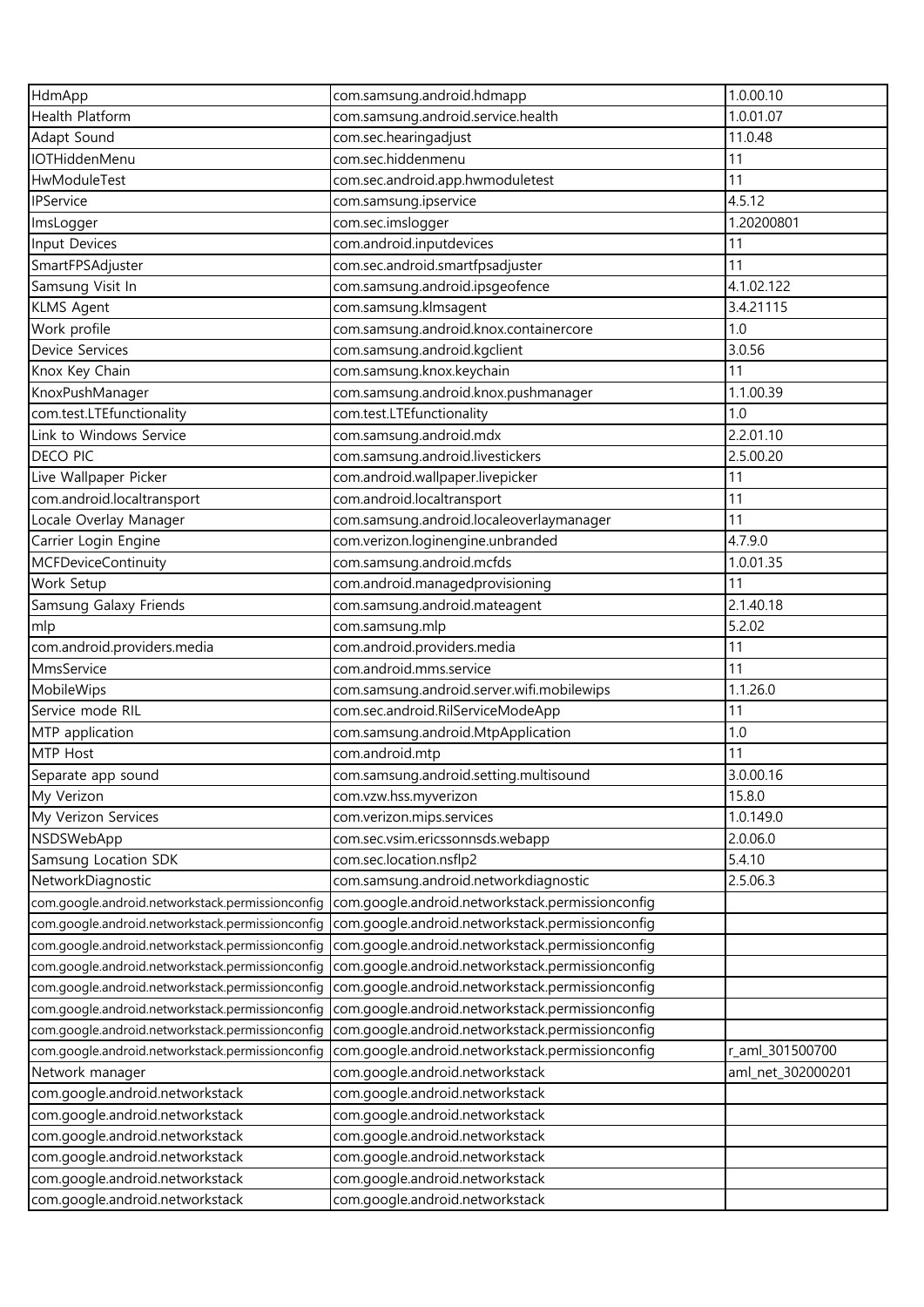| com.google.android.networkstack       | com.google.android.networkstack          |             |
|---------------------------------------|------------------------------------------|-------------|
| com.google.android.networkstack       | com.google.android.networkstack          |             |
| com.verizon.obdm_permissions          | com.verizon.obdm_permissions             | 1.0.7       |
| Configuration update                  | com.samsung.android.app.omcagent         | 5.3.65      |
| com.android.ons                       | com.android.ons                          | 11          |
| SamsungOdaService                     | com.samsung.oda.service                  | 1.6         |
| Configuration message                 | com.wsomacp                              | 7.4.09      |
| <b>OMADM</b>                          | com.sec.omadmspr                         | 5.3         |
| OneDrive                              | com.microsoft.skydrive                   | 6.20        |
| Samsung PaymentFramework              | com.samsung.android.spayfw               | 2.9.07      |
| People edge                           | com.samsung.android.service.peoplestripe | 12.7.00.6   |
| RilNotifier                           | com.sec.app.RilErrorNotifier             | 1.0.0       |
| Photo Editor                          | com.sec.android.mimage.photoretouching   | 2.9.26.33   |
| Application installer                 | com.sec.android.preloadinstaller         | 11          |
| ProxyHandler                          | com.android.proxyhandler                 | 11          |
| Media and devices                     | com.samsung.android.mdx.quickboard       | 2.0.14.636  |
| <b>Bixby Routines</b>                 | com.samsung.android.app.routines         | 3.1.20.17   |
| <b>Customization Service</b>          | com.samsung.android.rubin.app            | 2.9.02.2    |
| SCameraService                        | com.samsung.android.camerasdkservice     | 1.1         |
| SCameraXService                       | com.samsung.android.cameraxservice       | 1.1         |
| Configuration update                  | com.samsung.android.sdm.config           | 3.0.12      |
| SEMFactoryApp                         | com.sem.factoryapp                       | 1.0.00.41   |
| SKMSAgentService                      | com.skms.android.agent                   | 1.0.40-54   |
| Software update                       | com.sec.android.soagent                  | 6.0.12      |
| Samsung Push Service                  | com.sec.spp.push                         | 3.3.06      |
| <b>SVC Agent</b>                      | com.samsung.android.svcagent             | 6.0.00.3    |
| Samsung voice input                   | com.samsung.android.svoiceime            | 2.3.02.4    |
| Samsung account                       | com.osp.app.signin                       | 12.5.00.10  |
| Samsung Checkout                      | com.sec.android.app.billing              | 5.0.44.0    |
| Calendar Storage                      | com.android.providers.calendar           | 12.1.00.5   |
| Camera                                | com.sec.android.app.camera               | 11.1.01.82  |
| Samsung Cloud                         | com.samsung.android.scloud               | 4.8.00.13   |
| Contacts                              | com.samsung.android.app.contacts         | 12.7.05.10  |
| Contacts Storage                      | com.samsung.android.providers.contacts   | 12.7.32     |
| Samsung Core Services                 | com.samsung.android.scs                  | 1.2.00.22   |
| Samsung Device Health Manager Service | com.sec.android.sdhms                    | 11          |
| Phone                                 | com.samsung.android.dialer               | 12.7.05.10  |
| Group Sharing                         | com.samsung.android.mobileservice        | 12.2.01.12  |
| Gallery                               | com.sec.android.gallery3d                | 12.1.08.0   |
| Call                                  | com.samsung.android.incallui             | 12.1.05.72  |
| Magnifier                             | com.sec.android.app.magnifier            | 11.0.92     |
| Messages                              | com.samsung.android.messaging            | 12.2.10.19  |
| Samsung Multi Connectivity            | com.samsung.android.mcfserver            | 1.0.03.35   |
| Samsung Pass                          | com.samsung.android.samsungpass          | 2.6.05.7    |
| SamsungPositioning                    | com.samsung.android.samsungpositioning   | 3.1.03.0    |
| SamsungSmartSuggestions               | com.samsung.android.smartsuggestions     | 11          |
| Video Player                          | com.samsung.android.video                | 7.3.10.75   |
| Separated Apps                        | com.samsung.android.appseparation        | 1.0.02.6    |
| Configuration update                  | com.samsung.android.providers.carrier    | 1.0.33      |
| Download Manager                      | com.android.providers.downloads          | 11          |
| Sec Media Storage                     | com.samsung.android.providers.media      | 11          |
| My Files                              | com.sec.android.app.myfiles              | 12.2.00.291 |
| Settings                              | com.android.settings                     | 11          |
|                                       |                                          |             |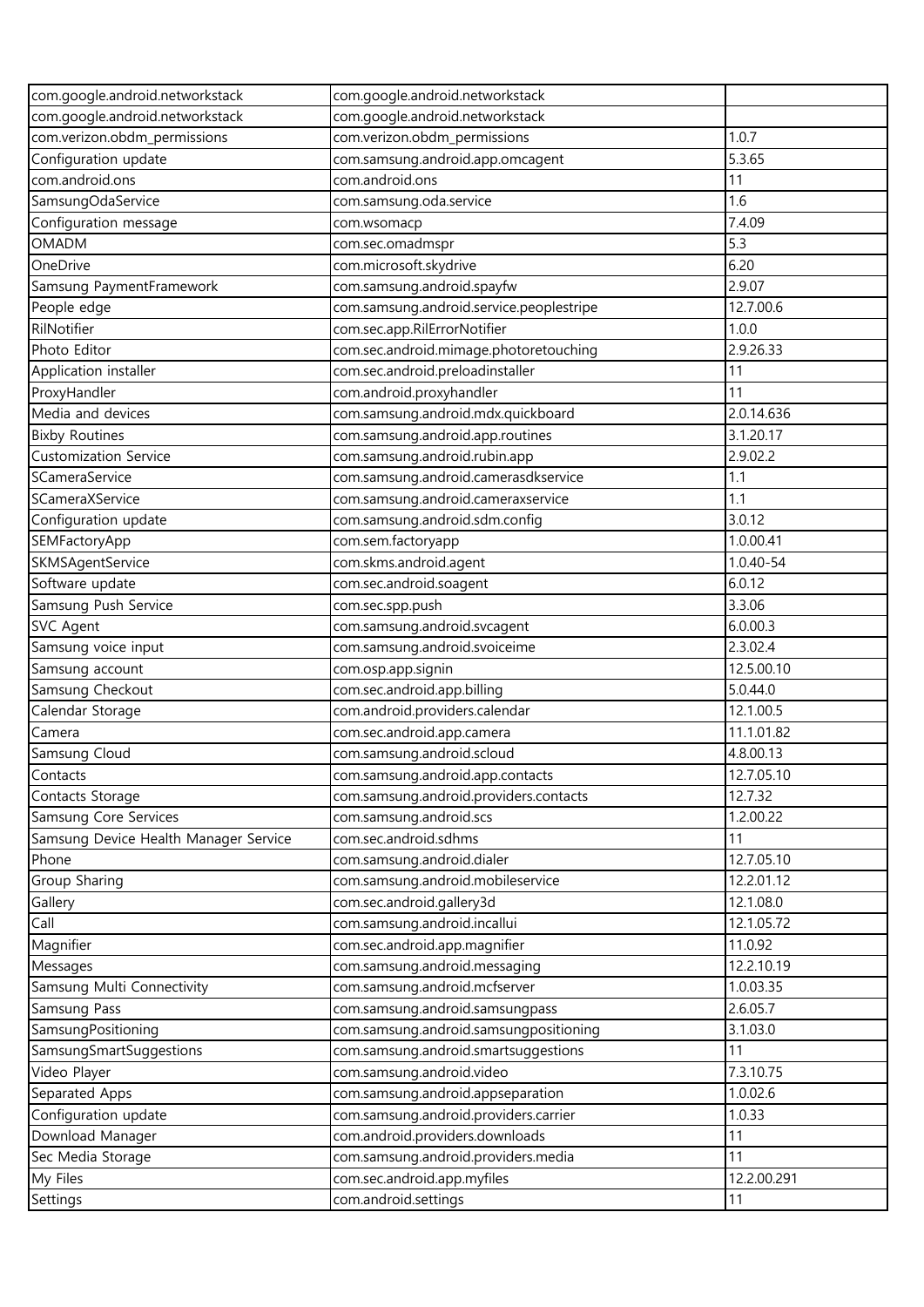| Settings Suggestions                     | com.android.settings.intelligence                           | 11           |
|------------------------------------------|-------------------------------------------------------------|--------------|
| Samsung SetupWizard                      | com.sec.android.app.SecSetupWizard                          | 3.2.30.1     |
| SecSoundPicker                           | com.samsung.android.secsoundpicker                          | 1.0.01.41    |
| Dialer Storage                           | com.android.providers.telephony                             | 11           |
| Secure Folder                            | com.samsung.knox.securefolder                               | 1.6.02.14    |
| Send SOS messages                        | com.sec.android.app.safetyassurance                         | 12.1.00.77   |
| SettingsBixby                            | com.samsung.android.app.settings.bixby                      | 3.1.13       |
| Settings Storage                         | com.android.providers.settings                              | 11           |
| Settings                                 | com.samsung.android.SettingsReceiver                        | 11           |
| Setup Wizard                             | com.sec.android.app.setupwizard                             | 11.0.87      |
| Quick Share                              | com.samsung.android.app.sharelive                           | 12.3.01.7    |
| com.android.sharedstoragebackup          | com.android.sharedstoragebackup                             | 11           |
| Shell                                    | com.android.shell                                           | 11           |
| Single Take                              | com.samsung.android.singletake.service                      | 2.1.00.69    |
| Smart Call                               | com.samsung.android.smartcallprovider                       | 12.3.11.3    |
| EpdgTestApp                              | com.sec.epdgtestapp                                         | 11           |
| Device care                              | com.samsung.android.lool                                    | 12.3.00.29   |
| com.samsung.android.smartswitchassistant | com.samsung.android.smartswitchassistant                    | 2.0.01       |
| SmartThings Framework                    | com.samsung.android.service.stplatform                      | 1.2.00.16    |
| Smart Touch Call                         | com.samsung.android.visualars                               | 1.0.0.5      |
| SoundAlive                               | com.sec.android.app.soundalive                              | 11.0.37      |
| Network unlock                           | com.samsung.ssu                                             | 1.3.28       |
| Intent Filter Verification Service       | com.android.statementservice                                | 1.0          |
| Crocro and friends                       | com.samsung.android.app.camera.sticker.facearavatar.preload | 3.0.11       |
| StoryService                             | com.samsung.storyservice                                    | 4.5.18       |
| SumeNN                                   | com.samsung.android.sume.nn.service                         | 1.9.03.18    |
| SystemUIBixby2                           | com.samsung.systemui.bixby2                                 | 1.4.05.5     |
| SystemUpdate                             | com.sec.android.systemupdate                                | 12.0.00.0    |
| TADownloader                             | com.samsung.android.tadownloader                            | 1.2.06       |
| AuthFw TaPack                            | com.samsung.android.tapack.authfw                           | 1.0.36.0     |
| Tags                                     | com.android.apps.tag                                        | 4.3.01       |
| TalkBack                                 | com.samsung.android.accessibility.talkback                  | 12.5.00.6    |
| Tasks                                    | com.samsung.android.app.taskedge                            | 4.3.12       |
| Phone Services                           | com.android.phone                                           | 11           |
| Phone                                    | com.android.server.telecom                                  | 11           |
| Call settings                            | com.samsung.android.app.telephonyui                         | 12.1.05.82   |
| Galaxy Themes Service                    | com.samsung.android.themecenter                             | 11.2.0.0     |
| Galaxy Themes                            | com.samsung.android.themestore                              | 5.2.01.10714 |
| Tips                                     | com.samsung.android.app.tips                                | 3.2.30.0     |
| One UI Home                              | com.sec.android.app.launcher                                | 12.5.00.109  |
| <b>Tethering Provision</b>               | com.samsung.unifiedtp                                       | 1.0.07.11    |
| Visual Voicemail                         | com.samsung.vvm                                             | 13.0.00.39   |
| User Dictionary                          | com.android.providers.userdictionary                        | 11           |
| <b>VZWAPN</b>                            | com.vzw.apnservice                                          | 18.3         |
| VolumeMonitorProvider                    | com.sec.android.app.volumemonitorprovider                   | 1.2.02       |
| VpnDialogs                               | com.android.vpndialogs                                      | 11           |
| Cloud                                    | com.vcast.mediamanager                                      | 21.1.15      |
| core                                     | com.microsoft.appmanager                                    | 1.21043.54.0 |
| <b>IMS</b> Service                       | com.sec.imsservice                                          | 1.0          |
| Knox Analytics Uploader                  | com.samsung.android.knox.analytics.uploader                 | 1.3.03.0     |
| KnoxVpnPacProcessor                      | com.knox.vpn.proxyhandler                                   | 11           |
| ringtonebackup                           | com.sec.android.app.ringtoneBR                              | 1.0.00.5     |
| Service mode                             | com.sec.android.app.servicemodeapp                          | 11           |
|                                          |                                                             |              |